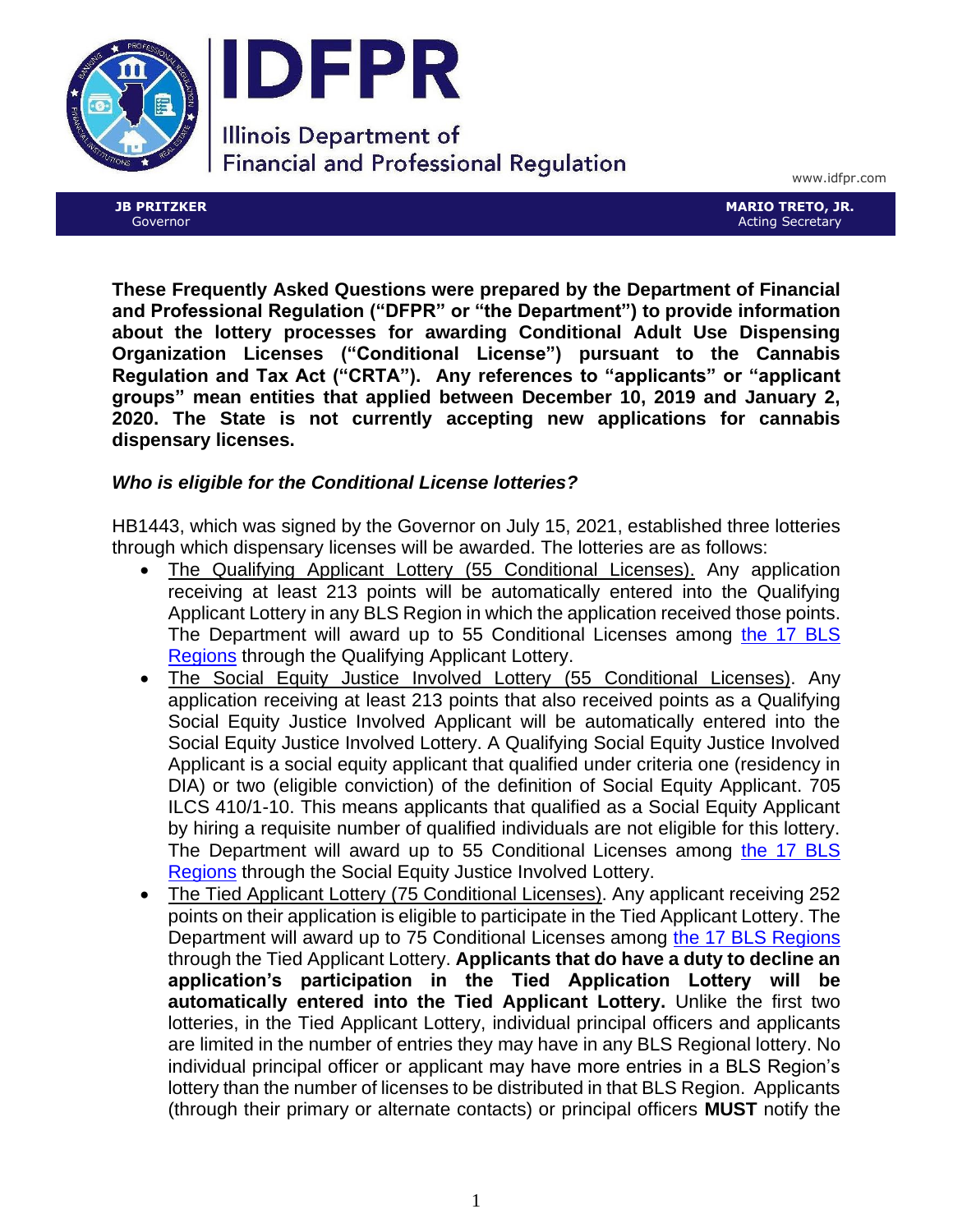Department using the Department's [Declination Form](https://www.idfpr.com/Forms/AUC/F2406.pdf) if they have a principal officer that causes them to exceed the limitations on entering the Tied Applicant Lottery. See below for more information or click the link to the Declination Form above.

## *Can I participate in all three lotteries?*

It is possible to participate in all three lotteries if you meet the criteria for entry into each lottery.

# *How will I know which lotteries I'm participating in?*

The Department will send an e-mail to each applicant's primary and alternate contact once the scoring is complete. The e-mail will provide the score for each unique application and provide additional instructions for each of the lotteries.

The Department also will post lists on its website of the applicants that are eligible to participate in the Qualifying Applicant Lottery, Social Equity Justice Involved Lottery, and Tied Applicant Lottery. These postings will include the drawing number that will be associated with each application during the lottery process.

The Department will not answer individual questions from applicants about the list of participants in the lotteries.

#### *Will I be able to watch the lotteries?*

No. The lotteries described above will be conducted by the Illinois Lottery using the Illinois Lottery's procedures, including its auditing procedures. The procedure is substantially similar to the process it uses for its daily lottery drawings. Additional information about the lotteries is available [here](https://www.idfpr.com/Forms/AUC/DISPENSARY%20LICENSES%20LOTTERY%20DRAWING%20PROCESS.pdf).

#### *How will I be notified if my application is selected in a lottery?*

After each lottery, the Department will post on its website the list of applicants who were selected in the lottery and who may be awarded a Conditional License available in a specific BLS region. The Department will also be sending a link with the list of results to the primary and alternate contacts of those applicants selected in the lottery. Some applicants identified on this list may not receive a Conditional License depending on the license limitations and other administrative steps that must be completed prior to the awarding of a Conditional License. In such a case, the Department will contact the next application that was drawn in the lottery.

#### *What are the reasons an applicant selected in the Qualifying Applicant Lottery, Social Equity Justice Involved Lottery, or Tied Applicant Lottery may ultimately not be eligible to receive a license?*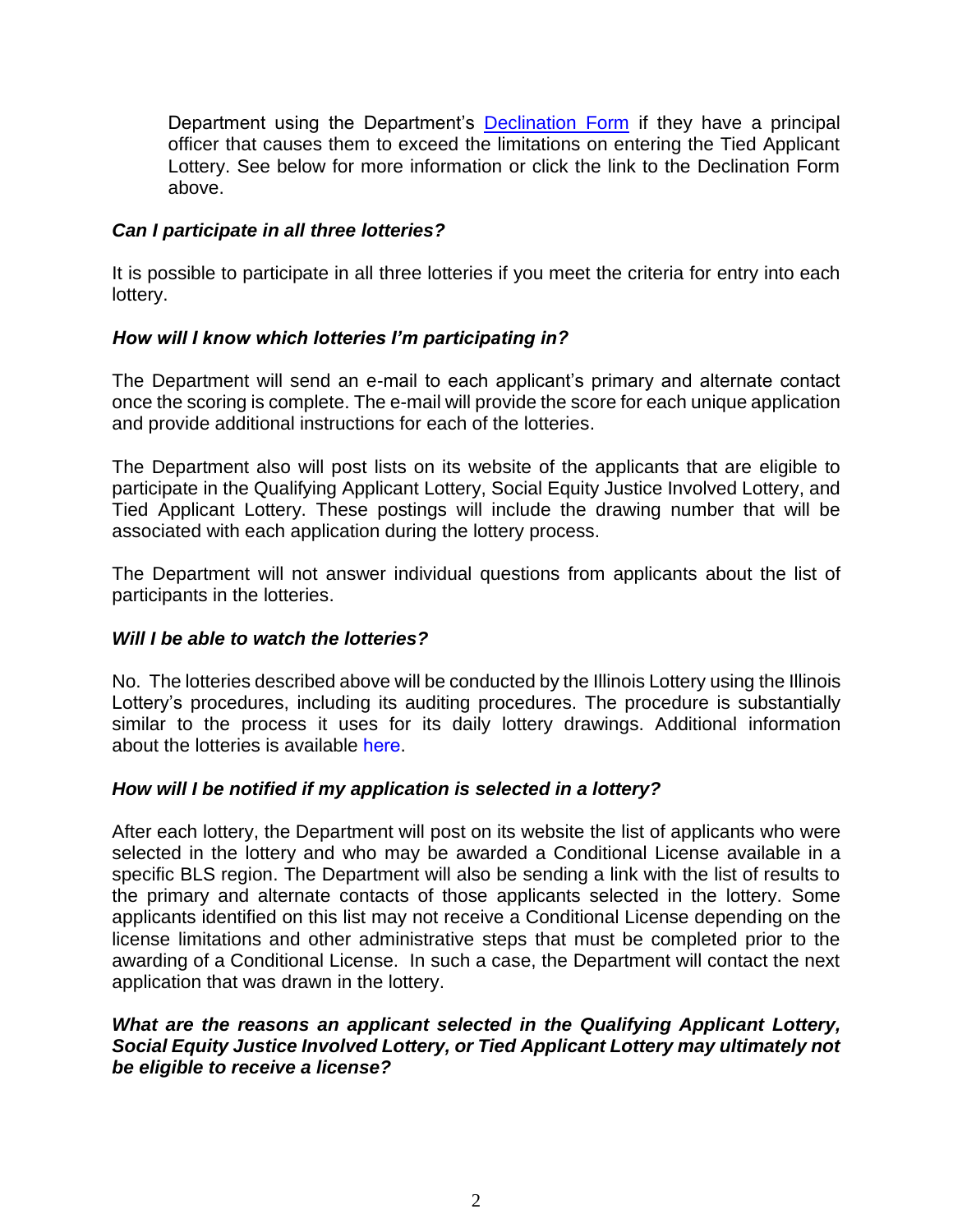- 1. The Qualifying Applicant and Social Equity Justice Involved Lottery each have a limit on the number of Conditional Licenses that any individual principal officer or applicant group can receive during the lottery. No individual principal officer or applicant can receive more than two Conditional Licenses in either lottery (four total). In the event a principal officer or applicant group has an application selected more than two times in either the Qualifying Applicant or Social Equity Justice involved lottery, the principal officer or the applicant group must complete the Department's [Abandonment Form](https://www.idfpr.com/Forms/AUC/Abandonment%20Form.pdf) to notify the Department of the BLS Region in which the applicant will be declining a Conditional License. Failure to submit the Abandonment Form within 5 business days after the Department posts the results of the lotteries will result in the denial of all Conditional Licenses from that lottery to all applicants associated with the principal officer or applicant group that is over the limit.
- 2. At the conclusion of the three lotteries, no individual principal officer or applicant can receive more than ten total Conditional Licenses, Adult Use Dispensing Organization Licenses, and Early Approval Adult Use Dispensing Organization Licenses, or any combination thereof. As such, if an applicant is associated with a principal officer that would exceed this 10-license limit if the applicant selected in the lottery were awarded the license, one or more of the applicants associated with the principal officer must complete the Department's [Abandonment Form](https://www.idfpr.com/Forms/AUC/Abandonment%20Form.pdf) to notify the Department of the BLS Region in which the applicant will be declining the Conditional License. If following the conclusion of any lottery, an applicant exceeds the 10 licenses limitation, and fails to properly abandon (within 5 business days after the Department posts the results of the lottery) the requisite number of licenses, the applicant shall forfeit the opportunity for conditional licenses in the most recently held lottery.
- 3. Before awarding a Conditional License, the Department must perform a tax compliance check of each principal officer and confirm that no amounts are owed to the State of Illinois. Pursuant to [68 Ill. Adm. Code 1291.95,](https://www.idfpr.com/Forms/AUC/2021%2007%2015%20Emergency%20Rules%20for%20Responsible%20Vendors.pdf) if the Illinois Department of Revenue determines a principal officer is not compliant, DFPR will notify the principal officer via e-mail and the principal officer will have 60 days to provide proof of compliance from the Illinois Department of Revenue or the applicant will be denied the Conditional License and the next drawn applicant from the lottery will be notified of its eligibility for a Conditional License. DFPR will also notify the applicant group with whom the principal officer is associated that one of its principal officers has been found by the Illinois Department of Revenue to be tax delinquent or owing any amounts to the State of Illinois. The Department must deny all of the applicant entity's Conditional Licenses if one or more principal officers is unable to come into compliance within the timeframe provided in 68 Ill. Adm. Code 1291.95(c).
- 4. Any other reason allowed by law.

#### *To avoid having to abandon an application following a lottery, can a principal officer simply withdraw from the application?*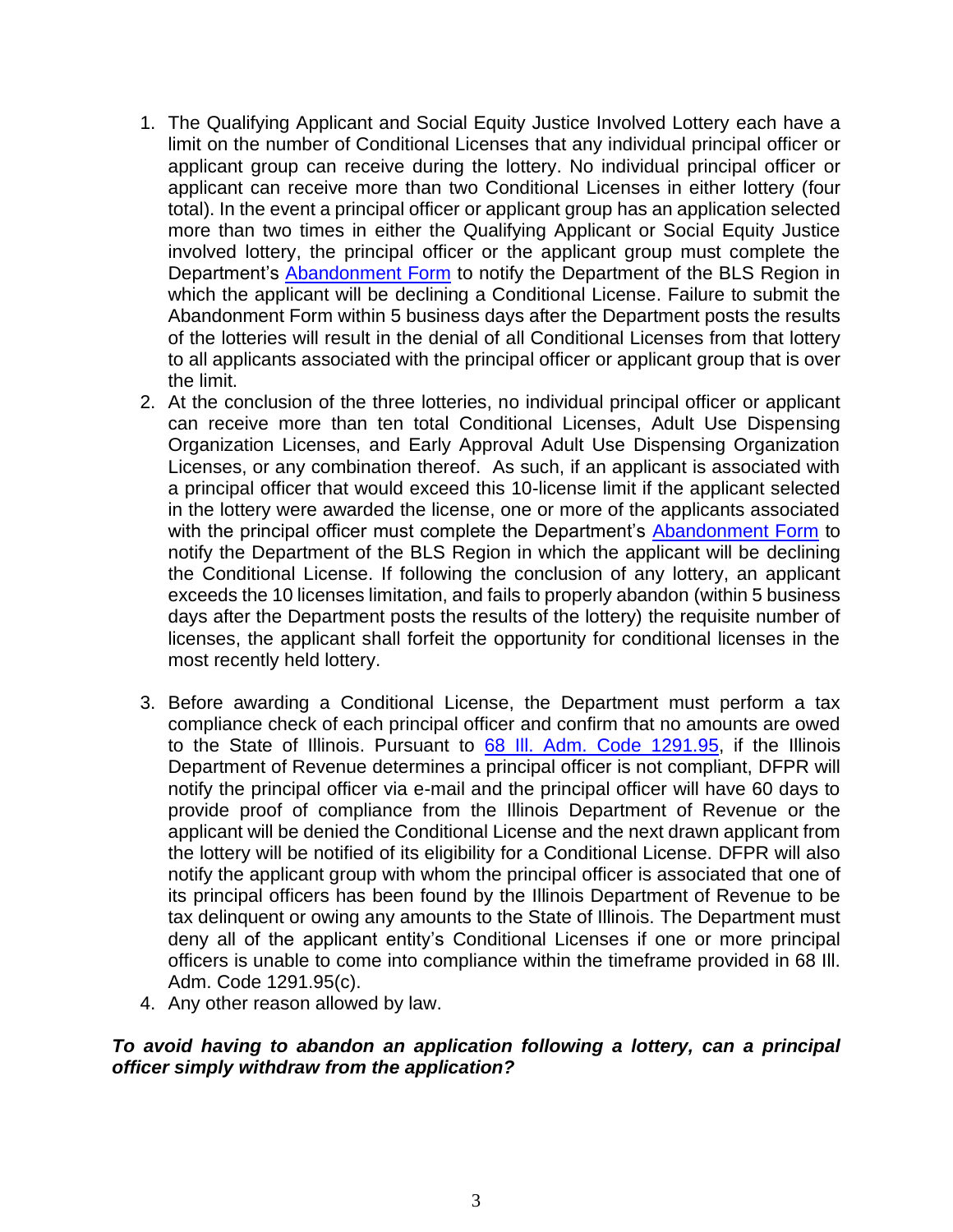No. If a principal offer withdraws from any application after the announcement of the scores and before that applicant's Conditional License could be issued, the applicant will be denied all Conditional Licenses it may otherwise have been eligible for.

## *How will I be notified if I am awarded a Conditional License?*

At the conclusion of the statutory abandonment periods, the Department will contact the final winners of all Conditional Licenses per BLS Region who will be issued a Conditional License. The Department will also post the name of applicants awarded a Conditional License on its website. Please be aware that replacement selections may be identified if some applicants selected from the lottery do not proceed to a Conditional License.

## *What are some things applicants should be aware of regarding the Social Equity Justice Involved Lottery and the Qualifying Applicant Lottery?*

Pursuant to the CRTA, applicants eligible for the Qualifying Applicant or Social Justice Involved lotteries do not need to take any action prior to DFPR conducting the lotteries. However, all applicants should be aware that there are steps they may need to take at the conclusion of the lottery process to preserve their ability to be awarded a Conditional License.

The CRTA prohibits any principal officer on an application from receiving more than two Conditional Licenses from the Qualifying Applicant Lottery and Social Equity Justice Involved Lottery (four (4) Conditional Licenses in total). Pursuant to Sections 15-35(b)(7) and 15-35.10(b)(7), if an individual becomes aware that he/she/they has been selected for three or more Conditional Licenses in either lottery, the principal officer or any applicants associated with that principal officer, must inform the Department of its intent to abandon any potential licenses within five (5) business days of the Department posting the list of results from either the Qualifying Applicant Lottery and/or the Social Equity Justice Involved Lottery. Applicants must abandon the requisite number of applications if a principal officer would exceed the license limits for the Qualifying Applicant Lottery and if a principal officer would exceed the license limits of the Social Equity Justice Involved Lottery. Such notification by the applicant or principal officer must be made using the [Abandonment Form](https://www.idfpr.com/Forms/AUC/Abandonment%20Form.pdf) provided by the Department and e-mailed to [FPR.CannabisAdministration@Illinois.gov](mailto:FPR.CannabisAdministration@Illinois.gov) before 11:59 p.m. Central Time on the fifth business day following the first the Department's posting of the lottery selections. **If a principal officer or applicant fails to timely submit a properly completed Abandonment Form, all applicants associated with that principal officer which were selected in the lottery will be denied all Conditional Licenses they may have been selected for in the most recently held lottery.** Pursuant to 15-35(b)(4) and 15-35.10(b)(4), applicants cannot withdraw individual principal officers between the time period beginning with the sending of final scores and before that applicant's Conditional License could be issued.

Pursuant to Section 15-35(i) and 15-35.10(i) of the CRTA, the Department must ensure all principal officers of an applicant have paid all taxes due and amounts owed to the state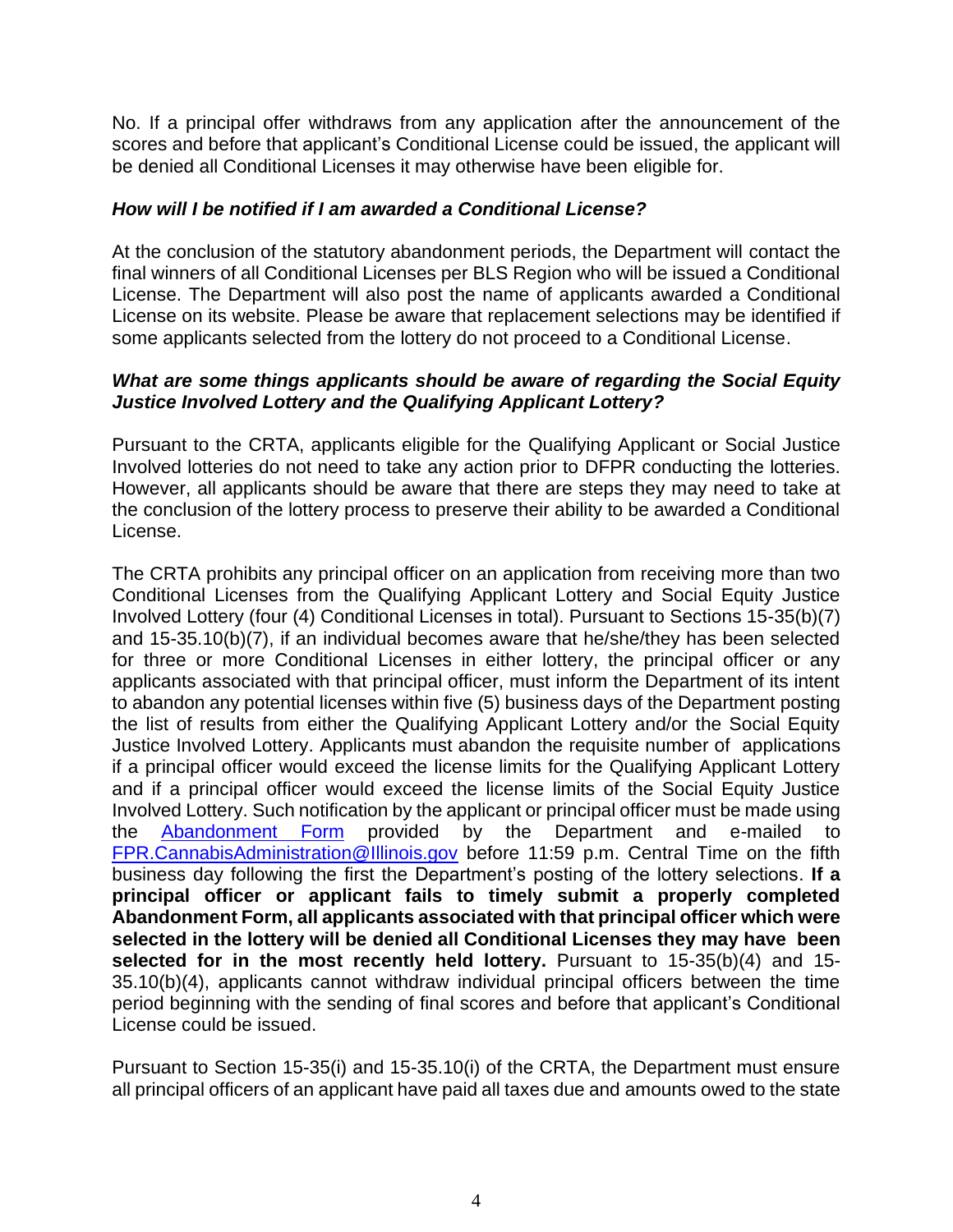of Illinois before the Department can issue the applicant a Conditional License. If the Department of Revenue finds that any principal officer is not in compliance with Illinois tax laws, DFPR will send out two notifications: 1) a notification to the individual principal officer who was reported as being delinquent or owing money to the State of Illinois that provides information for how to contact the Department of Revenue to remedy the situation; and 2) a notification to the applicant group with whom the principal officer is associated that one of its principal officers has been found by the Illinois Department of Revenue to be tax delinquent or owing any amounts to the State of Illinois. The Department must deny a Conditional License if one or more principal officer is unable to come into compliance within the timeframe provided in 68 Ill. Adm. Code 1291.95(c). As such, anyone who applied as a principal officer should be monitoring the e-mail account the individual principal officer identified on their principal officer application form for any notifications from DFPR regarding tax compliance.

## *What are some things applicants should be aware of regarding the Tied Applicant Lottery?*

While applicants eligible for the Qualifying Applicant Lottery and Social Equity Justice Involved Lottery may enter those lotteries without any further action after the Department sends the results of the final scores, **Tied Applicants may need to take steps to preserve their eligibility for the Tied Applicant Lottery.** Applicants will be provided a notice with their score and provided additional information about what steps may need to be taken.

Pursuant to 68 Ill. Admin. Code 1291.50(a)(1), no individual principal officer may have more entries in the Tied Applicant Lottery of a BLS Region than the number of remaining licenses available in that BLS Region. Please note, during the application period, applicants were able to submit a single application to seek multiple licenses within a BLS Region by paying multiple application fees and indicating on their application form the number of licenses they were seeking in that BLS Region. Also, each application fee paid by an applicant could qualify the applicant for an entry into the lottery, which may be a higher number than the number of applications submitted by the application. As such, principal officers are not limited on their entries into the lottery by the number of applications they submitted, but rather by the number of application fees they paid. This means that if a principal officer is associated with one or more applicants that alone or collectively are seeking the following number of licenses in each BLS Region, the applicant will need to participate in the Declination Process described in the following paragraph if they are identified as eligible for the Tied Applicant Lottery:

- 48 or more Conditional Licenses in the Chicago-Naperville-Elgin BLS Region;
- 5 or more Conditional Licenses in the St. Louis BLS Region;
- 4 or more Conditional Licenses in the Northwest or West Central Non-Metropolitan or Peoria BLS Regions;
- 3 or more Conditional Licenses in the South or East Central Non-Metropolitan or Rockford BLS Regions; or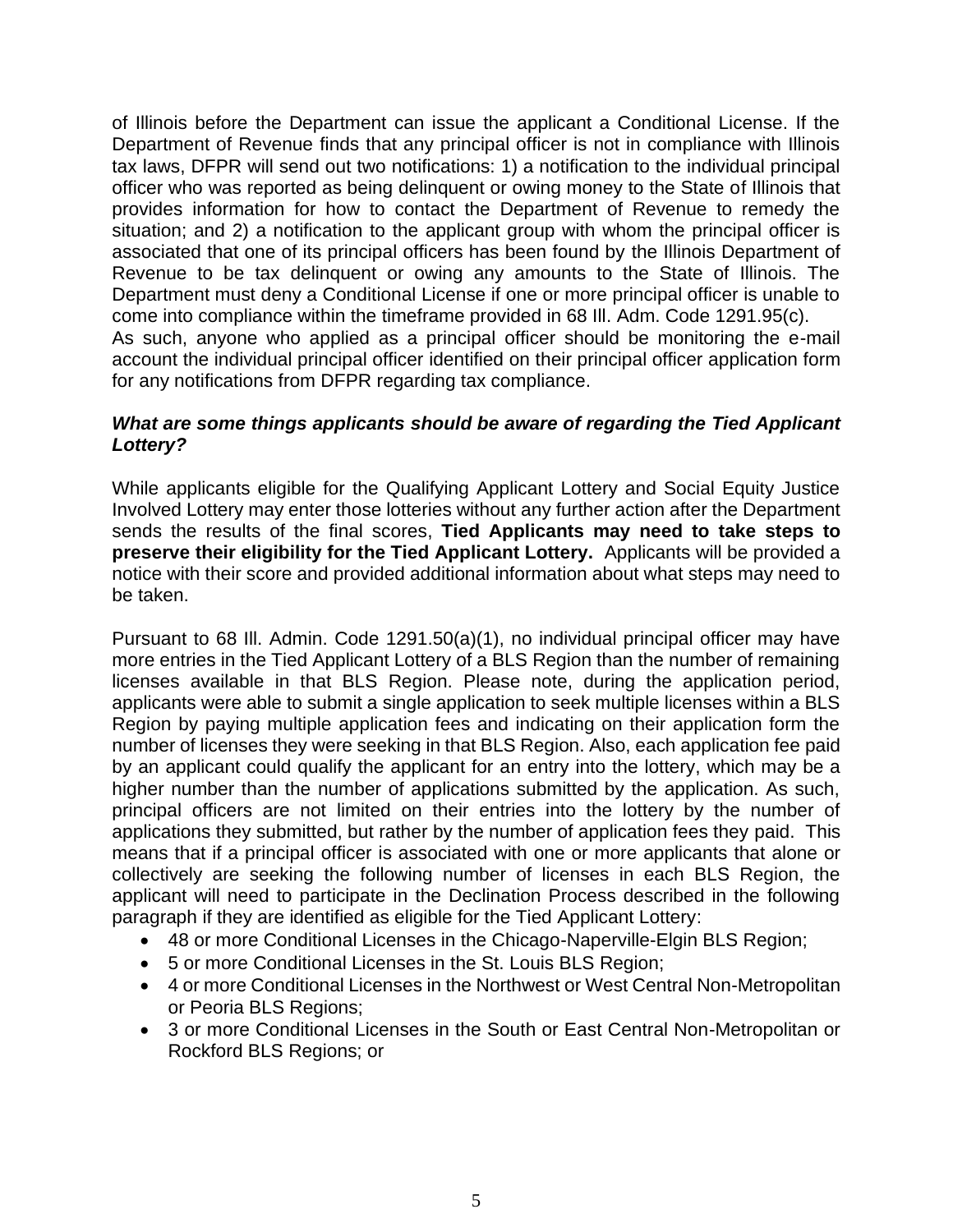• 2 or more Conditional Licenses in the Bloomington, Cape Girardeau, Carbondale-Marion, Champaign-Urbana, Danville, Davenport-Moline-Rock Island, Decatur, Kankakee, or Springfield BLS Region.

**All applications associated with a principal officer who exceeds the lottery entry limits following the declination period described in the previous paragraph will be excluded from the Tied Applicant Lottery.** 68 IAC 1291.50(a)(3). Further, applicants that withdraw a principal officer after the conclusion of the scoring period will be denied any Conditional Licenses they may otherwise have been entitled. 68 IAC 1291.50(a)(2). To ensure their entries into the Tied Applicant Lotteries are not excluded, any principal officer or applicant with a principal officer impacted by the limitations set forth in 68 IAC 1290.50 must submit the Department's [Declination](https://www.idfpr.com/Forms/AUC/F2406.pdf) Form by 11:59 p.m. Central Time to [FPR.CannabisAdministration@Illinois.gov](mailto:FPR.CannabisAdministration@Illinois.gov) on the fifth business day starting the day after the Department sends a notification of final score to the applicant. The Declination Form will enable the principal officer/applicant to indicate which applications for which it declines participation in the Tied Applicant Lottery. Principal officers may decline to include different applications filed with different applicant groups; for example, if John Doe submitted three application fees in the Peoria BLS Region (where three Conditional Licenses are available) with each of the following applicant groups: 123 Corp, ABC Corp, and XYZ Corp, John Doe may elect to decline two entries from 123 Corp, two entries from ABS Corp, and two entries from XYZ Corp, giving John Doe a total three lottery entries personally, but with three different independent applicant groups. Likewise, John can proceed with all three entries with 123 Corp and decline to have ABC Corp or XYZ Corp participate in the lottery at all. In any case, if John Doe does not decline six of his potential lottery entries, he will be denied all nine entries into the Peoria lottery. **APPLICANTS HAVE FIVE BUSINESS DAYS FROM THE DAY AFTER THE FINAL SCORE NOTIFICAITON IS SENT TO SUBMIT THE NECESSARY DECLINATION FORMS.** 

After the Department confirms no applicant has more lottery entries in a BLS Region than the law allows, the Department will post a list of "Eligible Applicants" on its website [\(https://www.idfpr.com/profs/adultusecan.asp\)](https://www.idfpr.com/profs/adultusecan.asp). These are the final applicants that will be entering the Tied Applicant Lottery. The Tied Applicant Lottery cannot take place until at least five business days after the Eligible Applicant list is published. Applicants are advised to check the website on a daily basis to see when the list of Eligible Applicants is posted.

**Even if an applicant is selected in the Tied Applicant Lottery, there are steps applicants need to take before receiving a Conditional License.** The CRTA prohibits any principal officer of owning more than 10 Conditional Licenses, Early Approval Adult Use Dispensing Organization Licenses, or Adult Use Dispensing Organization Licenses, or any combination thereof. As such, following the Department's public posting of applicants selected in the Tied Applicant Lottery, applicants that have principal officers who, if awarded all the Conditional Licenses for which they were selected in the lottery would possess more than 10 dispensary licenses, must notify the Department of its intent to abandon any licenses that would cause the principal officer to exceed the 10-license limit. Such notification by the applicant or principal officer must be made using the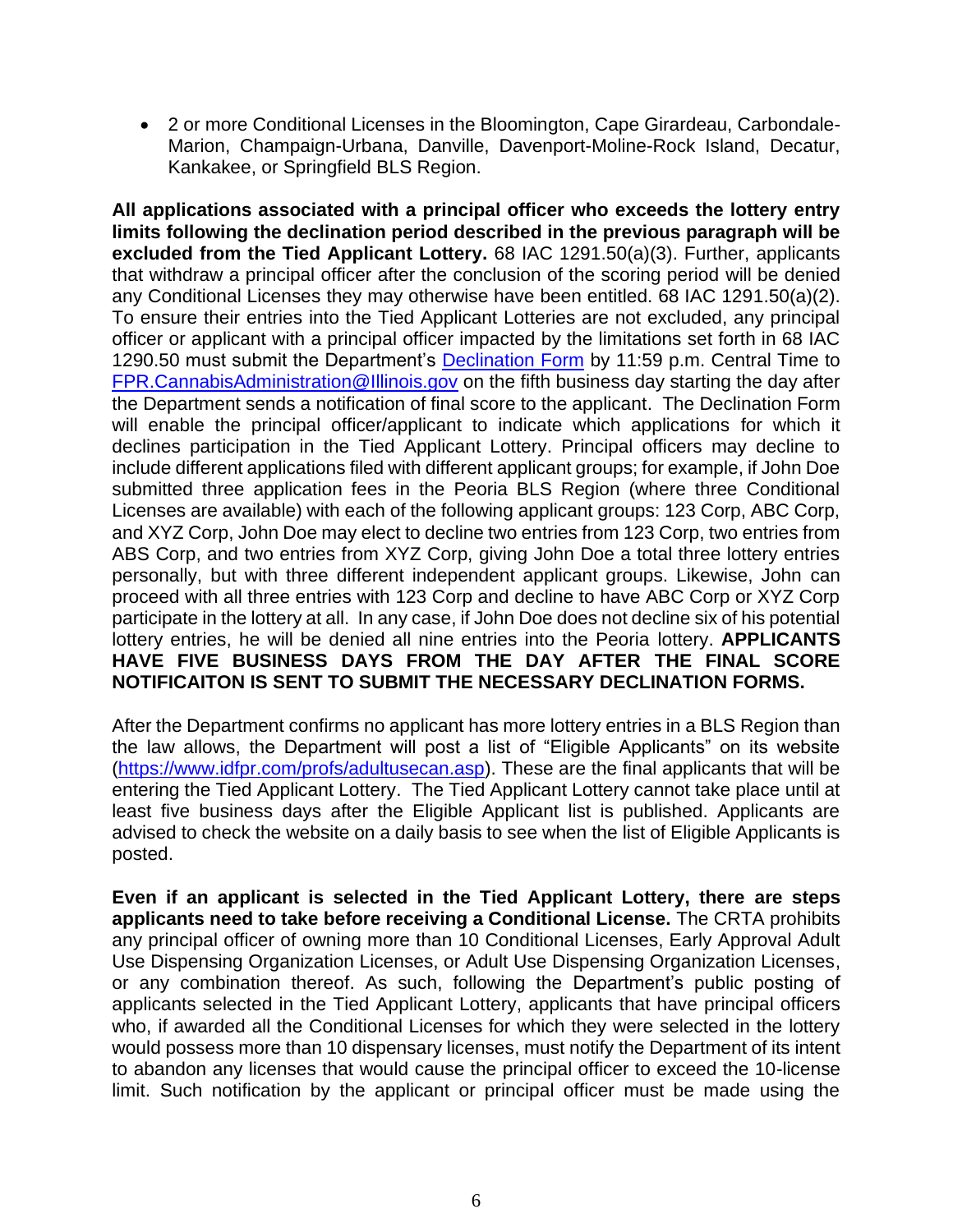[Abandonment Form](https://www.idfpr.com/Forms/AUC/Abandonment%20Form.pdf) provided by the Department and e-mailed to [FPR.](mailto:FPR.%20CannabisAdministration@Illinois.gov) [CannabisAdministration@Illinois.gov](mailto:FPR.%20CannabisAdministration@Illinois.gov) before 11:59 p.m. Central Time on the fifth business day following the first business day after the Department posts the list of applicants selected in the Tied Applicant Lottery. **If a principal officer or applicant fails to timely submit a properly completed Abandonment Form, all applicants associated with that principal officer which were selected in the lottery will be denied all Conditional Licenses they may have been selected for in the most recently held lottery.**68 IAC 1291.50(c)(6).

Principal officers that are selected for ten (10) or fewer total adult use dispensary licenses at the conclusion of all three lotteries do not need to participate in the abandonment process described in the prior paragraph. However, there are steps principal officers may need to take after the lottery is held before receiving a Conditional License. Pursuant to Section 15-30(g) of the CRTA, the Department must ensure all principal officers of an applicant have paid all taxes due and owned to the state of Illinois before the Department can issue the applicant a Conditional License. If the Department finds that any principal officer is not in compliance with Illinois tax laws, it will reach out to the principal officers directly to advise them on how to remediate their situation. As such, anyone who applied as a principal officer should be monitoring the e-mail account the individual principal officer identified on their principal officer application form for any notifications from DFPR regarding tax compliance.

#### **Will I have any opportunity to correct tax delinquency issues before being denied a Conditional License?**

Yes. DFPR will notify individual principal officers by email at the email listed on their principal officer application form if the Department of Revenue finds that that person is tax delinquent or owes money to the State of Illinois. DFPR also will notify the applicant group associated with that principal officer, that one or more of its principal officers was found to be tax delinquent or owes money to the State of Illinois.

Pursuant to 68 IAC 1291.95(c), "Upon notification of tax delinquency being sent by the Department to the applicant or licensee, the applicant or licensee shall have 60 days to provide the Department proof that the applicant or licensee is no longer delinquent in filing any required tax return or paying any amount owed to the State of Illinois, as determined by the Illinois Department of Revenue."

Please be aware that 68 IAC 1291.95(d) states, "If after 60 days the applicant or licensee has not provided the Department proof that the applicant or licensee is no longer delinquent in filing any tax return or paying any amount owed to the State of Illinois, the Department shall deny issuance of a Conditional Adult Use Dispensing Organization License or Adult Use Organization License."

This means that principal officers and applicants have 60 days to provide proof of tax compliance from the Illinois Department of Revenue to DFPR if an issue is identified. The